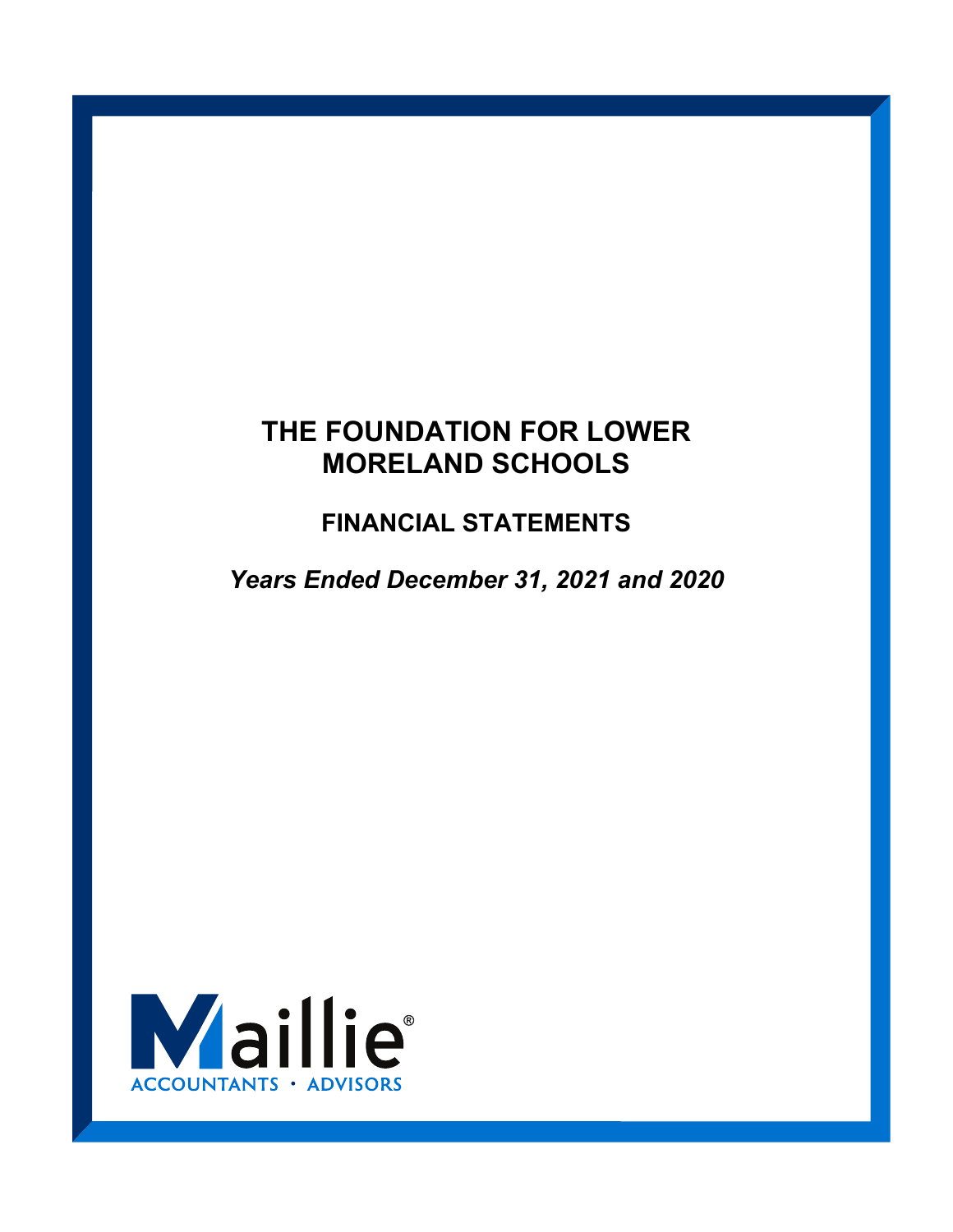## **THE FOUNDATION FOR LOWER MORELAND SCHOOLS**  TABLE OF CONTENTS YEARS ENDED DECEMBER 31, 2021 AND 2020

|                                               | Page |
|-----------------------------------------------|------|
| <b>Independent Accountants' Review Report</b> | 1    |
| <b>Financial Statements</b>                   |      |
| <b>Statements of Financial Position</b>       | 2    |
| <b>Statements of Activities</b>               | 3    |
| <b>Statements of Cash Flows</b>               | 4    |
| <b>Notes to Financial Statements</b>          | 5    |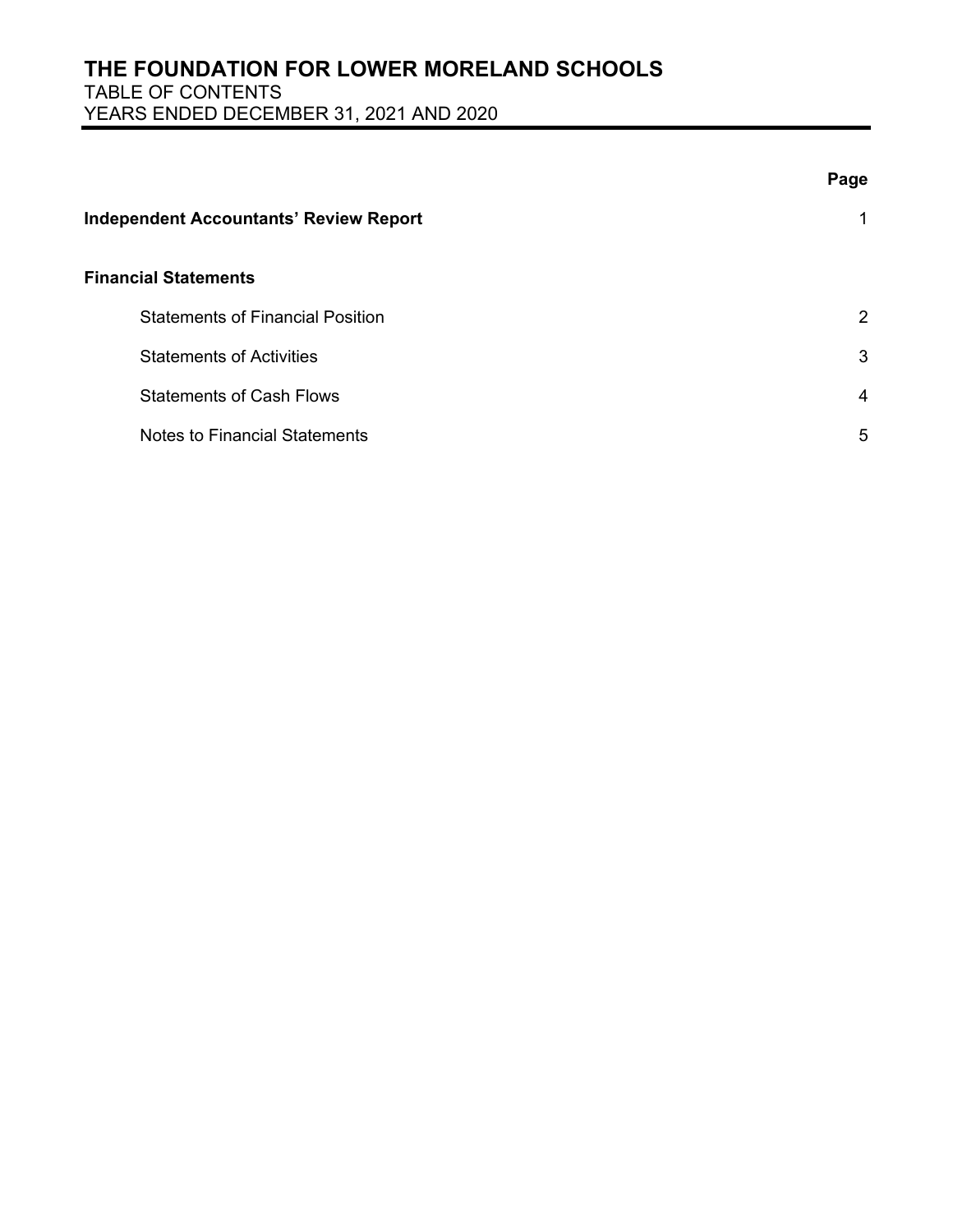

#### *Independent Accountants' Review Report*

To the Board of Directors The Foundation for Lower Moreland Schools Huntingdon Valley, Pennsylvania

We have reviewed the accompanying financial statements of The Foundation for Lower Moreland Schools (a nonprofit organization), which comprise the statements of financial position as of December 31, 2021 and 2020, and the related statements of activities and cash flows for the years then ended, and the related notes to the financial statements. A review includes primarily applying analytical procedures to management's financial data and making inquiries of management. A review is substantially less in scope than an audit, the objective of which is the expression of an opinion regarding the financial statements as a whole. Accordingly, we do not express such an opinion.

#### *Management's Responsibility for the Financial Statements*

Management is responsible for the preparation and fair presentation of these financial statements in accordance with accounting principles generally accepted in the United States of America; this includes the design, implementation, and maintenance of internal control relevant to the preparation and fair presentation of financial statements that are free from material misstatement whether due to fraud or error.

#### *Accountants' Responsibility*

Our responsibility is to conduct the review engagements in accordance with Statements on Standards for Accounting and Review Services promulgated by the Accounting and Review Services Committee of the AICPA. Those standards require us to perform procedures to obtain limited assurance as a basis for reporting whether we are aware of any material modifications that should be made to the financial statements for them to be in accordance with accounting principles generally accepted in the United States of America. We believe that the results of our procedures provide a reasonable basis for our conclusion.

We are required to be independent of the Foundation for Lower Moreland Schools and to meet our other ethical responsibilities, in accordance with the relevant ethical requirements related to our reviews.

#### *Accountants' Conclusion*

Based on our reviews, we are not aware of any material modifications that should be made to the accompanying financial statements in order for them to be in accordance with accounting principles generally accepted in the United States of America.

Maillie LLP

Limerick, Pennsylvania May 18, 2022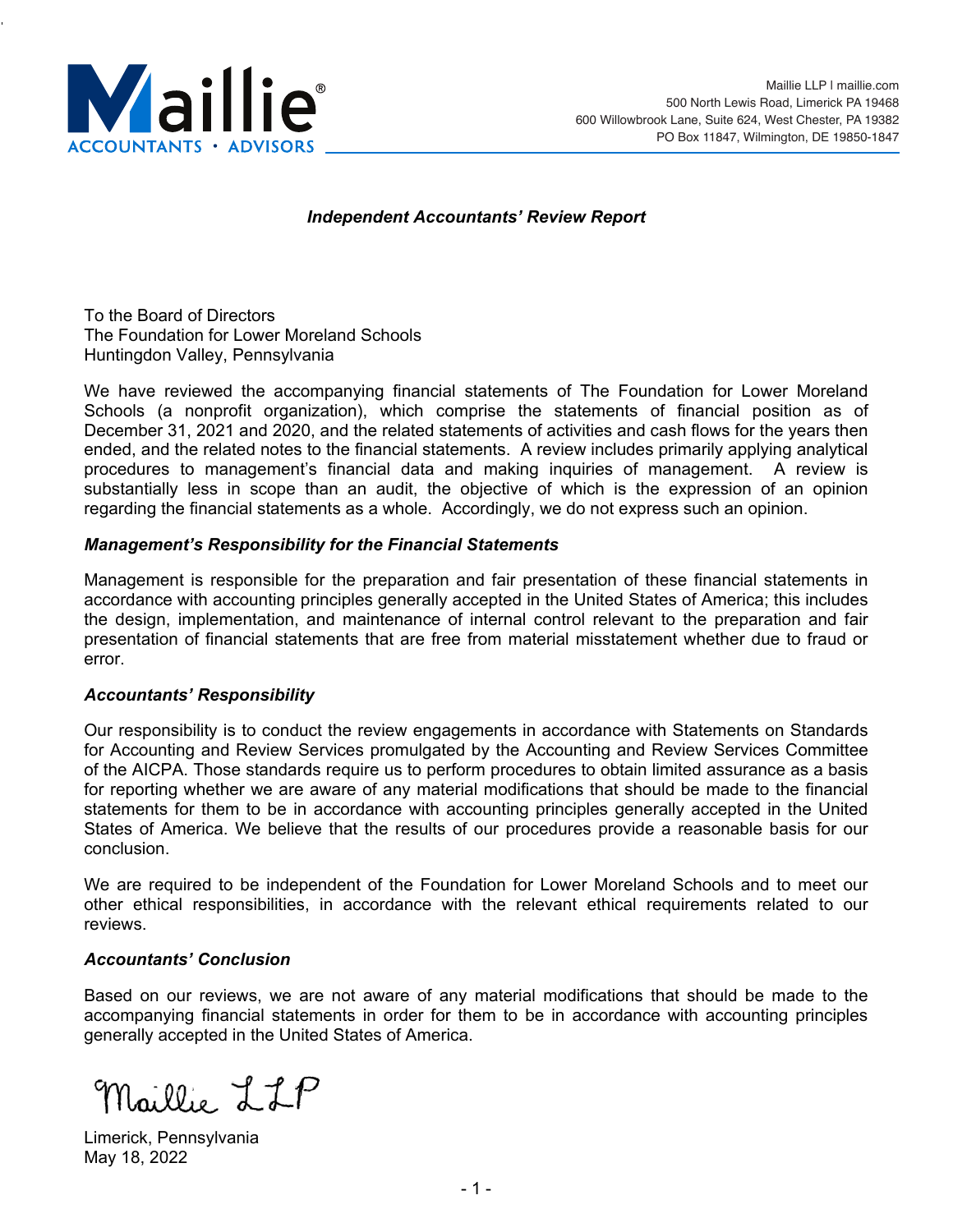# STATEMENTS OF FINANCIAL POSITION

DECEMBER 31, 2021 AND 2020

|                                                 | 2021         | 2020         |
|-------------------------------------------------|--------------|--------------|
| <b>ASSETS</b>                                   |              |              |
| <b>CURRENT ASSETS</b><br>Cash                   | \$<br>53,300 | \$<br>51,656 |
| <b>NET ASSETS</b><br>Without donor restrictions | \$<br>53,300 | \$<br>51,656 |

*See accompanying notes and independent accountants' review report.*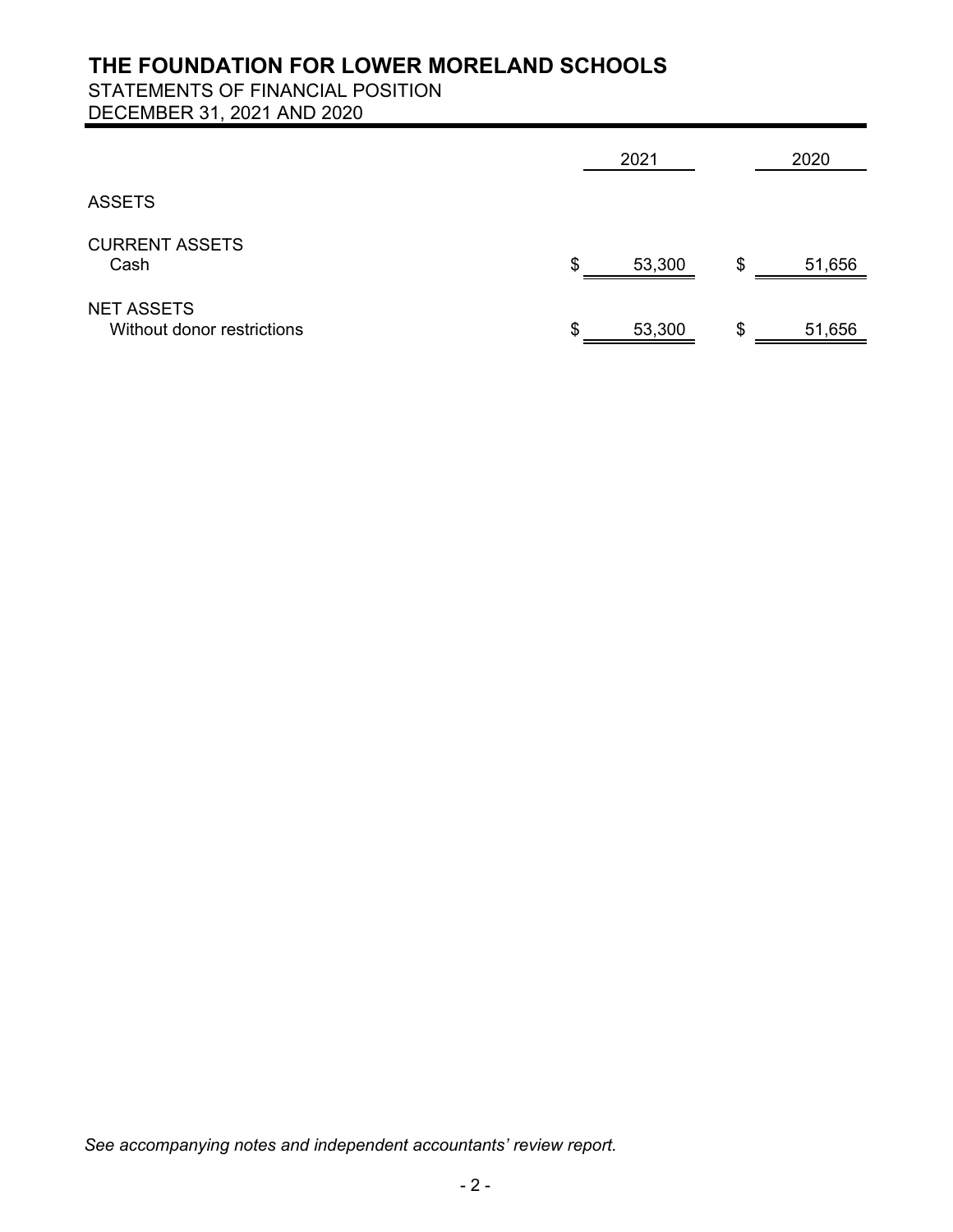### STATEMENTS OF ACTIVITIES

YEARS ENDED DECEMBER 31, 2021 AND 2020

|                                                                     | 2021 |        | 2020 |          |
|---------------------------------------------------------------------|------|--------|------|----------|
| NET ASSETS WITHOUT DONOR RESTRICTIONS<br>Revenue and public support |      |        |      |          |
|                                                                     | \$   |        | \$   | 10,510   |
| Fundraising event<br>Donations                                      |      |        |      |          |
|                                                                     |      | 8,789  |      | 16,164   |
| <b>TOTAL REVENUE AND PUBLIC</b>                                     |      |        |      |          |
| <b>SUPPORT</b>                                                      |      | 8,789  |      | 26,674   |
| <b>Expenses</b>                                                     |      |        |      |          |
| <b>Program Services</b>                                             |      |        |      |          |
| <b>Foundation awards</b>                                            |      | 6,460  |      | 24,665   |
| <b>Management and General</b>                                       |      |        |      |          |
| Insurance                                                           |      | 250    |      | 250      |
| <b>Professional fees</b>                                            |      |        |      | 750      |
| <b>Supplies</b>                                                     |      |        |      | 1,608    |
| Other expenses                                                      |      | 435    |      | 267      |
| Fundraising                                                         |      |        |      |          |
| Postage and printing                                                |      |        |      | 1,217    |
| Facility rental and amusements                                      |      |        |      | 4,640    |
| Other expenses                                                      |      |        |      | 630      |
| <b>TOTAL EXPENSES</b>                                               |      | 7,145  |      | 34,027   |
|                                                                     |      |        |      |          |
| <b>CHANGE IN NET ASSETS</b>                                         |      | 1,644  |      | (7, 353) |
| NET ASSETS AT BEGINNING OF YEAR                                     |      | 51,656 |      | 59,009   |
| <b>NET ASSETS END OF YEAR</b>                                       | \$   | 53,300 | \$   | 51,656   |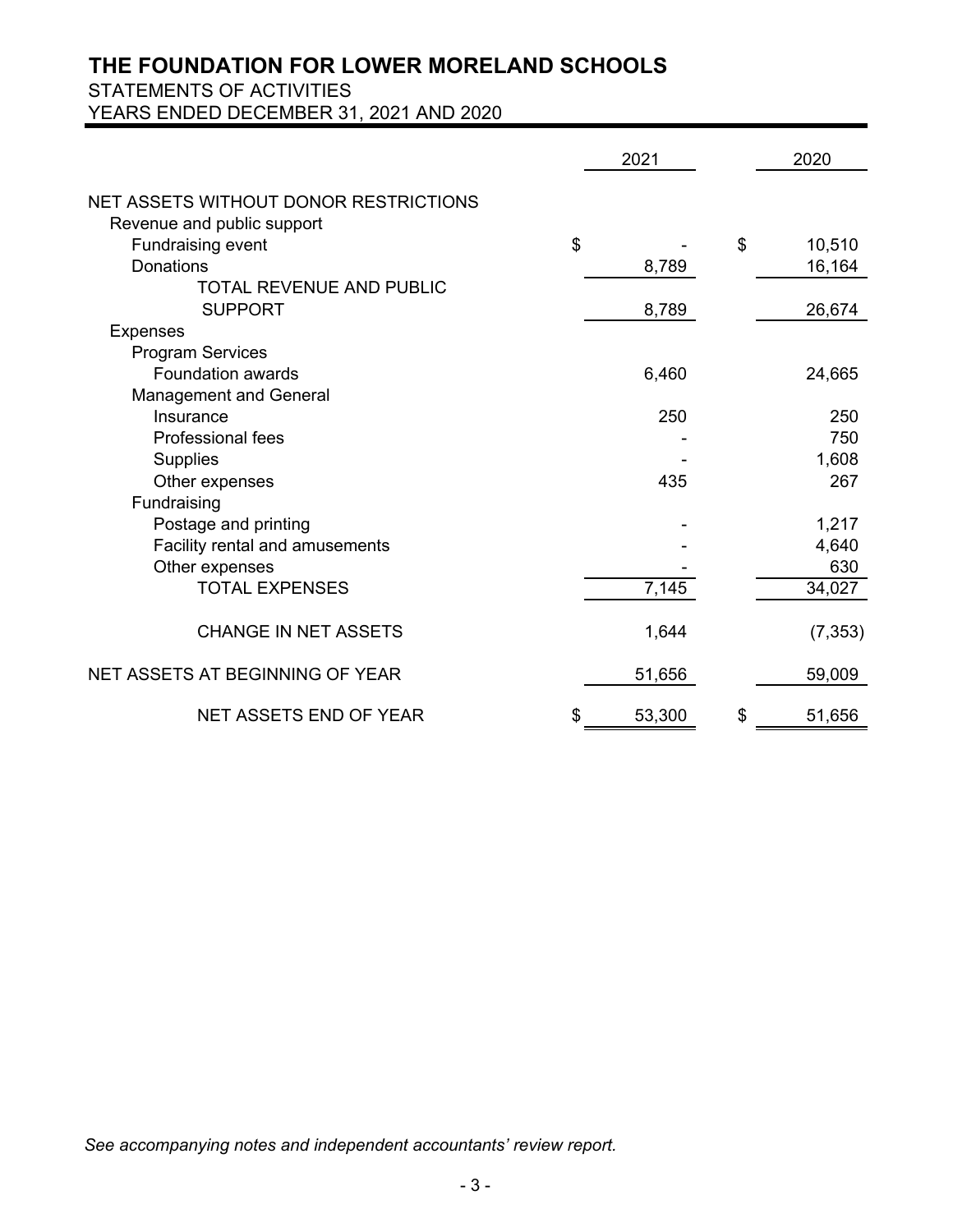### STATEMENTS OF CASH FLOWS YEARS ENDED DECEMBER 31, 2021 AND 2020

|                                                              |    | 2021   | 2020           |
|--------------------------------------------------------------|----|--------|----------------|
| CASH FLOWS FROM OPERATING ACTIVITIES<br>Change in net assets | \$ | 1.644  | \$<br>(7, 353) |
| CASH AT BEGINNING OF YEAR                                    |    | 51,656 | 59,009         |
| CASH AT END OF YEAR                                          | S  | 53,300 | \$<br>51,656   |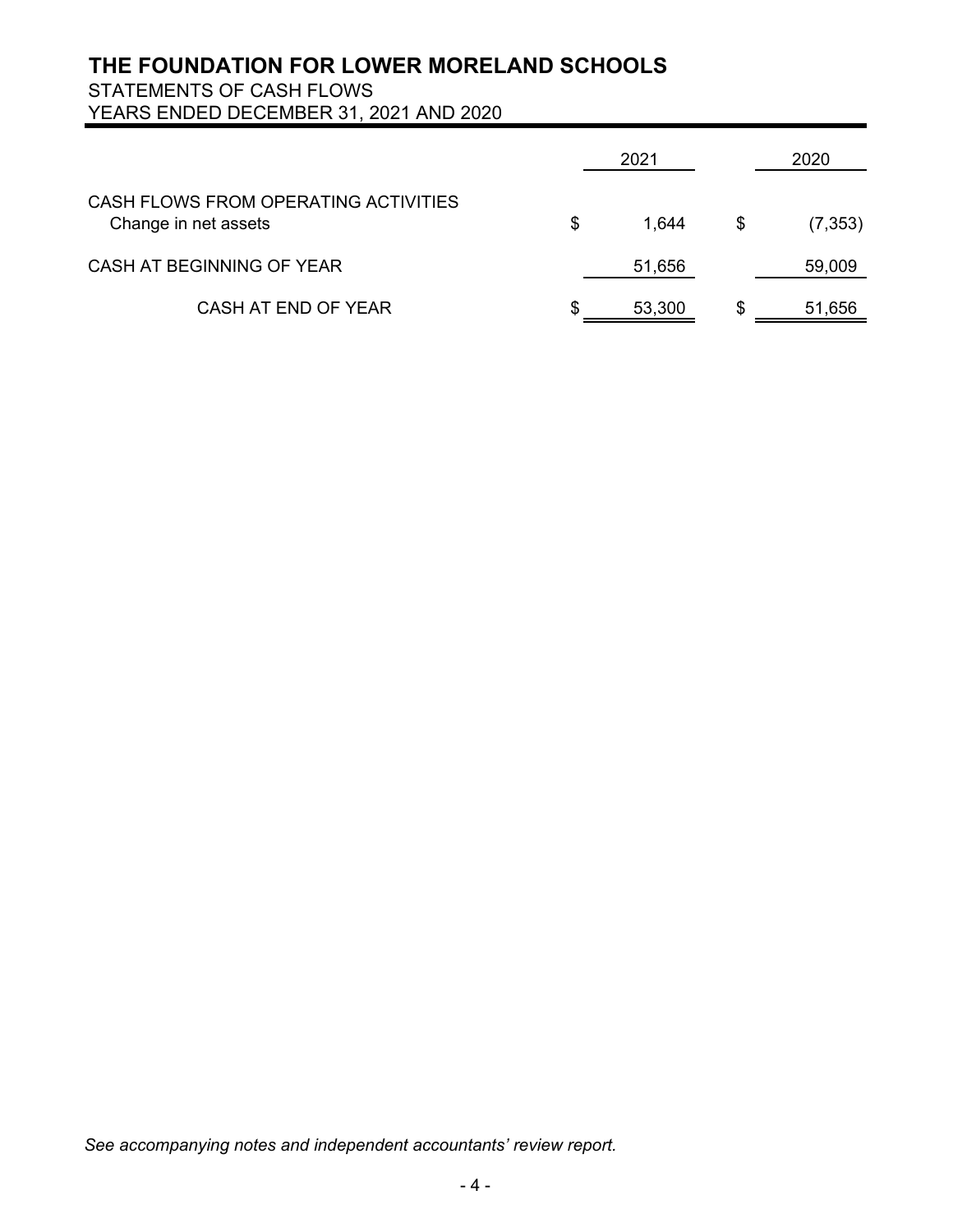#### **NOTE A - NATURE OF ACTIVITIES**

The Foundation for Lower Moreland Schools (the "Foundation") is a nonprofit organization which provides support for educational activities within the Lower Moreland Area School District and the Lower Moreland area community.

#### **NOTE B - SUMMARY OF SIGNIFICANT ACCOUNTING POLICIES**

#### *Financial Statement Presentation*

Under Financial Accounting Standards Board Accounting Standards Codification (FASB ASC) 958, the Foundation is required to report information regarding its financial position and activities according to two mutually exclusive classes according to the existence or absence of donor-imposed restrictions. See Net Assets with Donor Restrictions and Net Assets without Donor Restrictions.

#### *Net Assets with Donor Restrictions*

The part of net assets of the Foundation that is subject to donor-imposed restrictions (donors include other types of contributors, including makers of certain grants). Some donors impose restrictions that are temporary in nature, for example, stipulating that resources be used after a specified date, for particular programs or services, or to acquire buildings or equipment. Other donors impose restrictions that are perpetual in nature, for example, stipulating that resources be maintained in perpetuity. Laws may extend those limits to investment returns from those resources and to other enhancements (diminishments) of those resources. Thus, those laws extend donor-imposed restrictions. When a restriction expires, net assets with donor restrictions are reclassified to net assets without donor restrictions. Support that is restricted by the donor is reported as an increase in net assets without donor restrictions if the restriction expires in the same reporting period in which the support is received and recognized. The Foundation has no net assets with donor restrictions.

#### *Net Assets without Donor Restrictions*

The part of net assets of the Foundation that is not subject to donor-imposed restrictions.

#### *Use of Estimates*

The preparation of financial statements requires management to make estimates and assumptions that affect certain reported amounts and disclosures. Accordingly, actual results could differ from those estimates.

#### *Cash*

The Foundation's cash is in operating bank accounts.